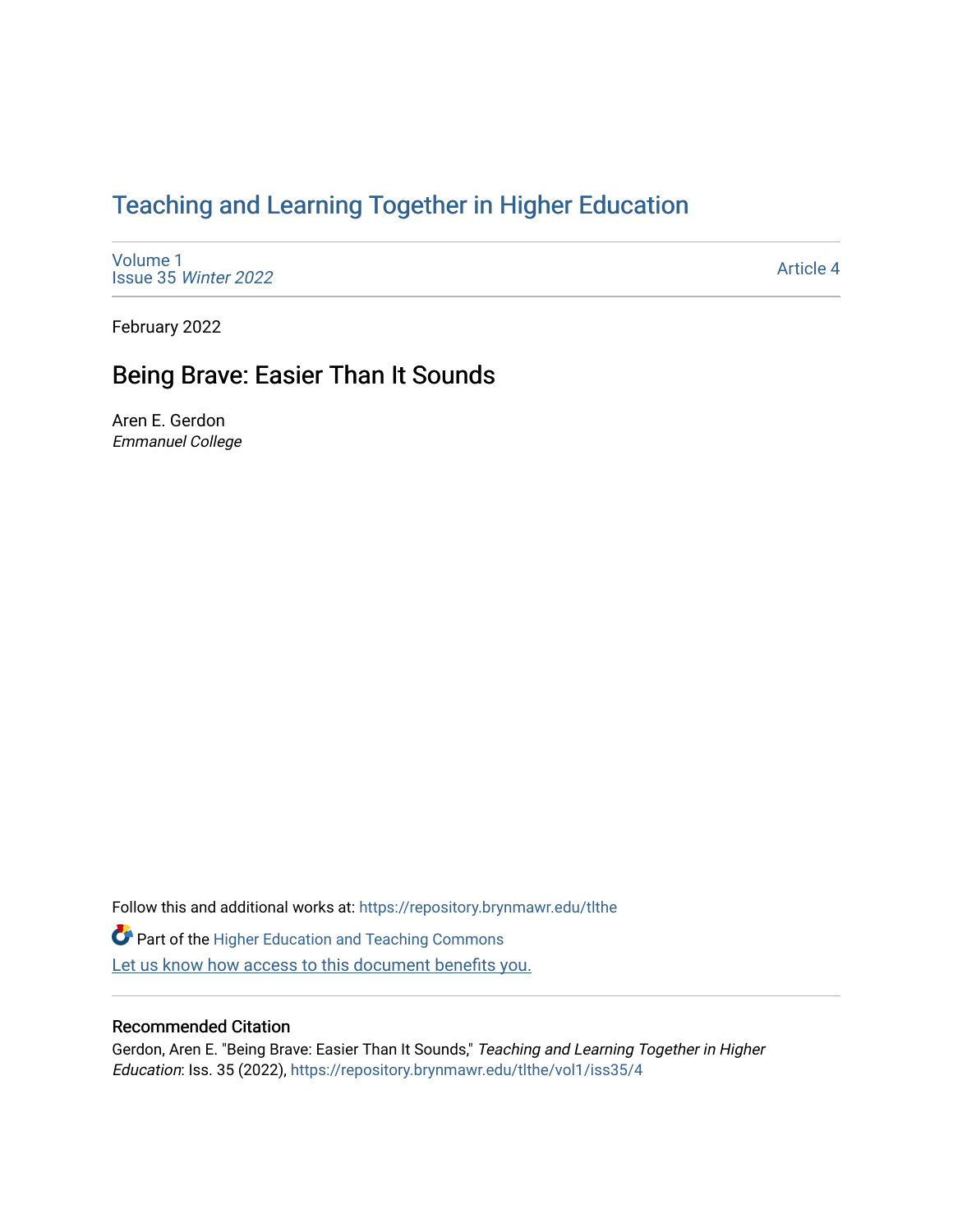# **BEING BRAVE: EASIER THAN IT SOUNDS**

## *Aren E. Gerdon*, *Associate Professor, Department of Chemistry & Physics, Emmanuel College*

When I first heard about the CLIP (Community Learning and Inclusivity Partnership) pilot program at Emmanuel College, I emailed my department chair with enthusiasm and suggested that this might be great for the development of the general chemistry program. Weeks later when I had a return email suggesting that the program had room for chemistry faculty to participate and that my name would go right into the mix, an uneasy feeling settled in. What had I gotten myself into? When the faculty involved in the Fall-2021 program eventually gathered to learn about and discuss goals and trepidations about the coming semester, I admitted to my colleagues that I was hoping that I could be brave, and quite a bit worried that I could not.

We don't talk much about inclusivity and belonging, social justice, or even ethics in chemistry and much less so in introductory general chemistry courses. I'm interested in changing that, but it also means that I have had very little practice in the actual process. What words does one use to get at difficult topics and convey emotions such as disappointment (in some history of science) and hope (for what's to come)? What happens if (when) you get it wrong and the words don't seem to do justice to the topic? I had recently completed an EdX course on the Inclusive STEM Teaching Project and had learned a lot about unintentional biases. I wondered to myself what I had probably said at some point in class that was interpreted a certain way by the students. I admitted during that course that I am typically a very confident teacher, but that I felt a bit less confident in myself following these discussions. I was assured by the EdX instructors that this uncomfortableness was probably a good thing, meaning that I was self-evaluating effectively. Well, it didn't feel good, and it didn't do a lot toward bolstering bravery.

On paper, all of this sounded scary, but in the end being brave turned out to be much easier than I anticipated due to the support of my CLIP partner, Michelle — a phenomenon other participants in partnership have described (Bryson & Furlonger, 2018; Cook-Sather, 2016; Perez, 2016; Woolmer, 2018). The goal was not to have a series of difficult conversations all semester long, but to intentionally highlight important issues of inclusivity or exclusion throughout the semester and to establish a classroom community where students could belong and learn in different ways. When I was uncertain how to proceed, it was extremely helpful to have a teammate to share ideas with and even practice delivery of key points. Having Michelle come up after class to tell me that "that went really well!" was a huge support. So, when was "being brave" not a challenge at all and what was different this year compared to past semesters?

# **Day 1 — Setting the Tone to Build a Community**

I worked hard, with Michelle's help, to make intentional decisions that would demonstrate a desire to build community with my students. For example, the syllabus included a "thank you for being here" statement at the very beginning, and instead of telling students what their responsibilities were in the course, I prepared a side-by-side layout of our shared responsibilities. When introducing myself, I was certain to include an introduction of all the instructors teaching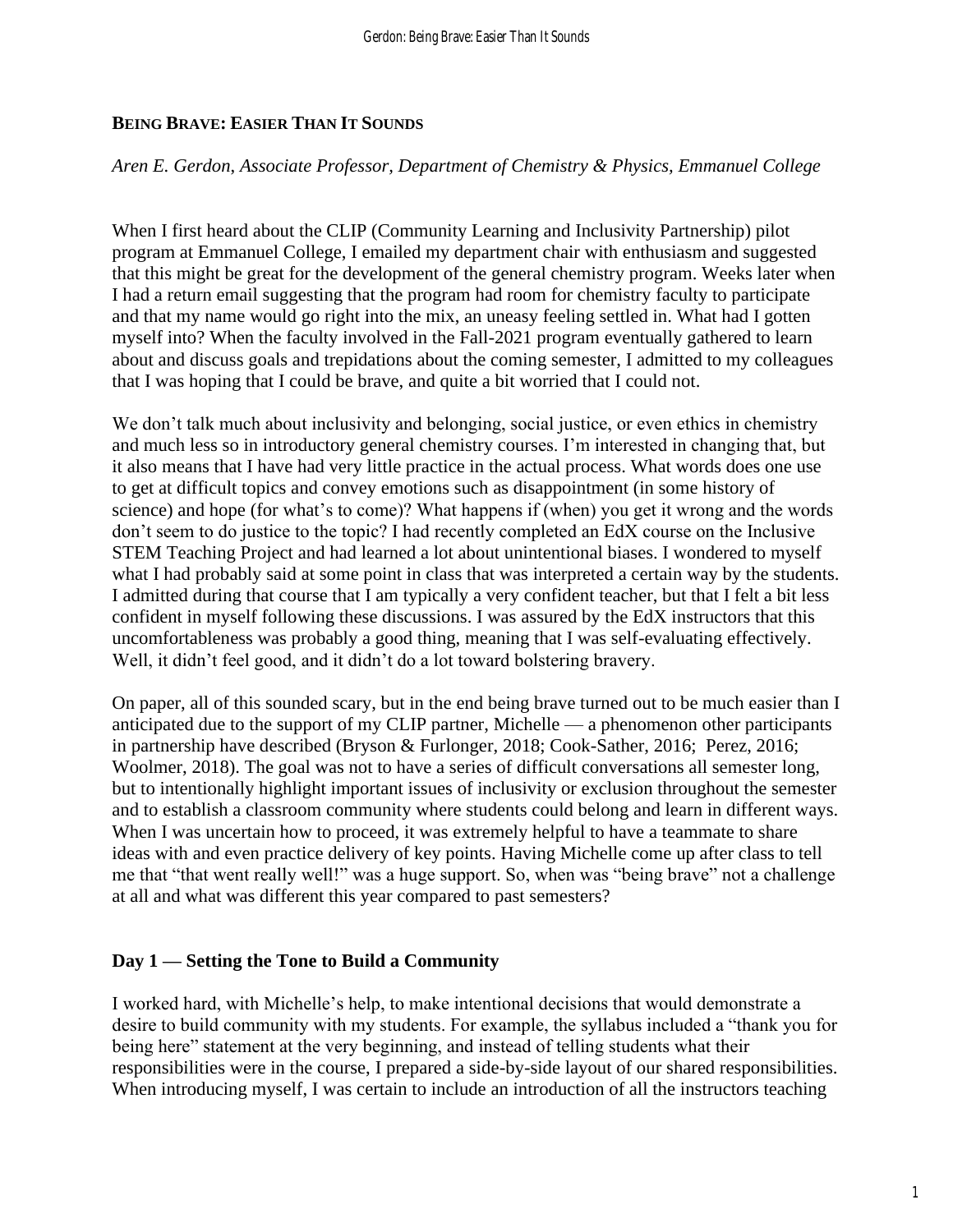other sections of the course, lab instructors, and the peer tutors, presenting us as a team, not just one professor. For the first time, I explained to the class why my name is spelled differently (Aren) and how I feel about that. I asked students how to pronounce their names and asked (generally, not specifically) where they are from and what cultural assets they bring with them to the class. This was done both with a pre-class survey and with an old-fashioned notecard and pencil at the beginning of class. The response from individual students, particularly from the online survey, was in-depth and meaningful. This took a bit more practice before the first day of class than usual, but that practice, and conversation with Michelle, took away the nerves and took away the question of bravery entirely.

#### **Historical Perspective on Chemistry Invention**

At the beginning of Chapter 2, just a week and a half into the class, came the only real test of my bravery. When we start to think about the structure of an atom, we look to the impressive experiments of Thompson, Milliken, Rutherford, and others. I asked students to look at these impressive chemists to tell me what they saw. They saw a lack of diversity immediately and they saw a group of people that did not look like the group of students sitting in the room. This gave us the opportunity to talk about why these chemists made the discoveries they did — no doubt through hard work and intelligence, but also through financial and other intangible support that would not be afforded to others at that point in history. We also balanced their genius with their mistakes — these experiments did not go well at first for many of these chemists. Finally, we took a look at chemists from history and chemists of today who deserve our respect and celebration. We also looked around the room and looked at ourselves as chemists who should be celebrated as the next great scientists. It was at this point that I promised to take time throughout the semester to spotlight a diverse group of chemists. I was nervous about taking time out of class to pose this question and have this discussion with students, when it would be easier to rush past and gloss over it. Michelle's support gave me the courage to not back away from this and our weekly meetings gave me the chance to practice my delivery with a friendly but critical partner.



- What was their background, where did they come from, and why were they
- able to succeed? • Who else should we celebrate and how can we change this story?

• Who else should we celebrate and how can we change this story?

More stories to come...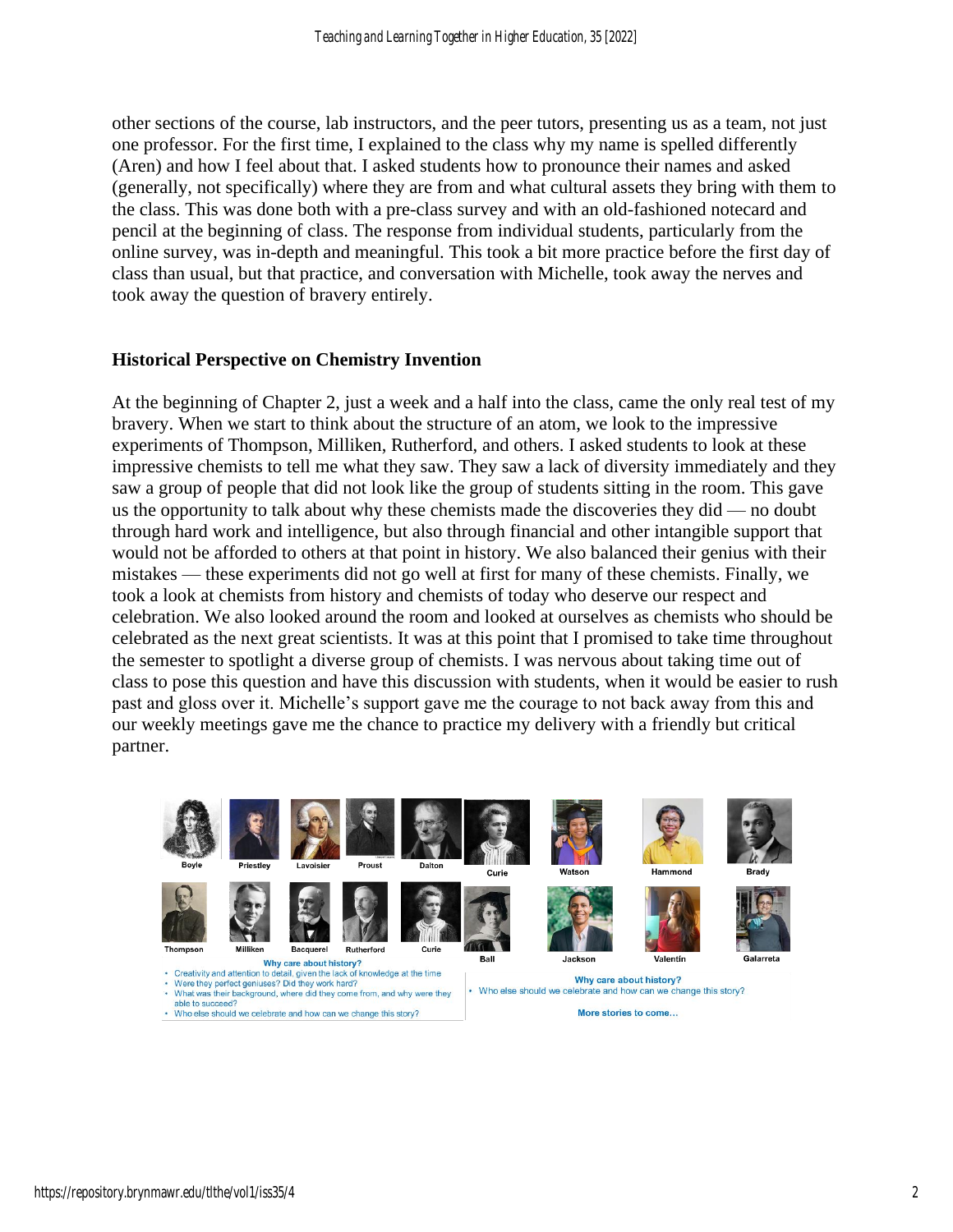# **"Student" Spotlights**

In this course students take a number of quizzes throughout the semester to provide regular feedback and checkpoints on their work. The quizzes are a major focus of the course. Each quiz had problems that were written from the perspective of a chemistry student. For example, "Samantha added 1.00 g of zinc chloride…." or "Ashanti was considering the electron configuration of phosphorus…" On the back of the quiz, the featured chemist was introduced in a short paragraph that included historical or career information. The students were either famous chemists, like Alice Ball, or Emmanuel College chemistry alumni or students, like Samantha Watson '15, and represented a diverse group of scientists. In a mid-semester survey designed and implemented by Michelle, students mentioned that more emphasis could be put on these chemists so that they did not become afterthoughts of the quiz. Michelle and I discussed this student feedback and I began taking one or two minutes after each quiz to explain why I chose this chemist to highlight. Students rarely had questions at this point in the discussion, but it did add more emphasis.

# **Quiz Reflection**

A significant and consistent emphasis was put on the learning process in this course. There's no expectation that students should just "get it" immediately in an introductory chemistry course. Hard work and an iterative process of revision can be helpful in learning and retaining information. This approach was made clear in messaging to students and was backed up with course policies. For example, students were given six attempts on each online homework question with no points lost for each attempt. This did lead to somewhat high homework grades, but reinforced to students that they could work through attempts while learning. They did not need to demonstrate mastery at the homework stage. Quizzes were the next step in the assessment plan. Mastery of the material at this stage was the goal, but not an absolute requirement. Students were encouraged to reflect on their effort and preparation after each quiz through a series of optional quiz reflection questions. Students were also encouraged to re-work their quiz to improve on what they got wrong. Completing the reflection and re-work could earn students bonus points on two quizzes throughout the semester and reinforced the idea that it is OK to struggle with some material more than others and it is OK to have an "off" week so long as the student continued the learning process. This initiative was proposed by a colleague, Dr. Nathan Lau, and I'm glad that we adopted it. While this aspect of the course did not directly involve my CLIP partner, Michelle, she was in favor of the approach and shows that being brave is even easier when the team expands beyond a pair to a department.

# **Conclusion**

Engagement in the CLIP program and working with Michelle's help was much easier than I initially imagined it would be. Having the support of the CLIP partner and colleagues in my department made this an enriching learning experience for me, rather than something scary and isolating. My confidence in addressing sensitive topics has certainly grown, and I see how that confidence is carrying over to my other courses. Maintaining confidence and effectiveness as a